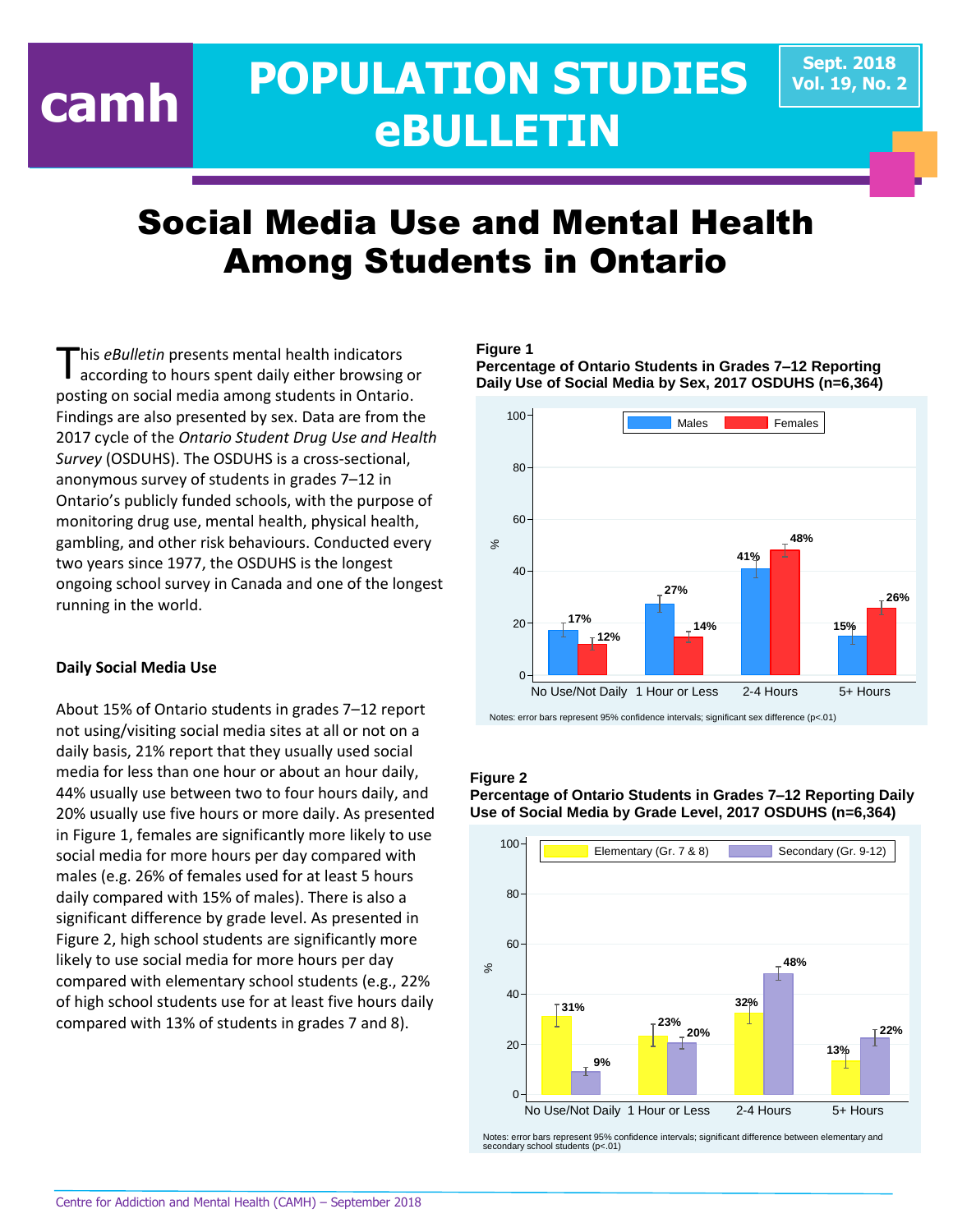## **Mental Health and Social Media Use**

There are significant associations between hours spent on social media and mental health indicators measured in the OSDUHS. Among the total sample of students, those who report spending two or more hours per day on social media – and especially those spending five or more hours per day – are significantly more likely to rate their mental health as "poor" or fair" (Figure 3), to indicate moderate-to-serious psychological distress (Figure 4), and to report suicidal ideation (Figure 5) compared with students who spend less time on social media or none at all. When examining the associations between increasing social media use and poorer mental health by sex, significant associations are evident for females. Males show a significant association only for moderate-to-serious psychological distress, but not for poor/fair self-rated mental health or suicidal ideation. Significant associations between increasing social media use and poorer mental health are evident among elementary students and secondary students (data not graphed).

It is important to note here that, given the crosssectional nature of the data, causality and temporality cannot be determined.

#### **Figure 3**

**Percentage of Ontario Students in Grades 7–12 Rating Their Mental Health as "Poor" or "Fair" According to Daily Use of Social Media, 2017 OSDUHS (n=6,364)**



Notes: (1) horizontal dashed line represents total (average) percentage; (2) significant effect for social media frequency for the total sample and for females (p<.05), no significant effect for males.

#### **Figure 4**

**Percentage of Ontario Students in Grades 7–12 Indicating Moderate-to-Serious Psychological Distress in the Past Month According to Daily Use of Social Media, 2017 OSDUHS (n=6,364)**



Notes: (1) horizontal dashed line represents total (average) percentage; (2) significant effect for social media frequency for the total sample, for males, and for females (p<.05).

#### **Figure 5**

**Percentage of Ontario Students in Grades 7–12 Reporting Suicidal Ideation in the Past Year According to Daily Use of Social Media, 2017 OSDUHS (n=6,364)**



Notes: (1) horizontal dashed line represents total (average) percentage; (2) significant effect for social media frequency for the total sample and for females (p<.05), no significant effect for males.